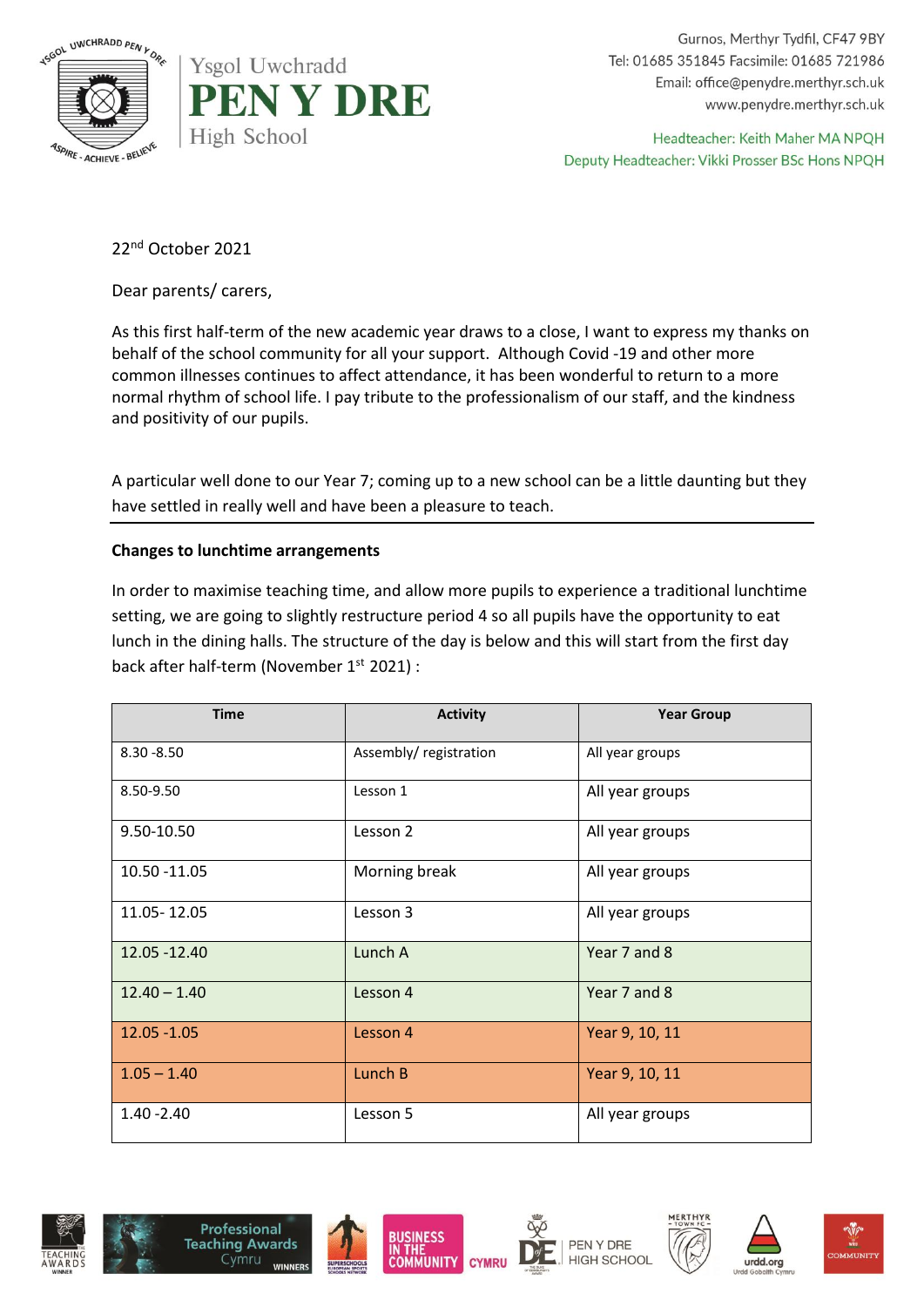

Ysgol Uwchradd **PEN Y DRE** High School

Gurnos, Merthyr Tydfil, CF47 9BY Tel: 01685 351845 Facsimile: 01685 721986 Email: office@penydre.merthyr.sch.uk www.penydre.merthyr.sch.uk

Headteacher: Keith Maher MA NPQH Deputy Headteacher: Vikki Prosser BSc Hons NPQH

The easy way of thinking about this is that it is a **split lunch** system:

- When Years 7/ 8 are on lunch, Year 9/10/11 are in lesson 4.
- When Year 9/10/11 are on lunch, Years 7/ 8 are in lesson 4.

The main hall will serve hot food and the lesser hall will serve 'grab and go' food.

### **Ordering Food**

All menus are posted on the school website, we have posters around the school and we will be having handouts for the pupils. The student price list will show the list of foods they can preorder. This is grab and go food only, hot food will just be chosen when the pupils are at the canteen counter.

- Pupils in years  $9/10/11$  can pre-order at breaktime.
- Pupils in year 7/ 8 can pre-order between 8.00 and 8.30 in the lesser hall.

They will be issued with a receipt which they *must not lose.* Payment is taken from Parent Pay.

Please read these arrangements through with your son/daughter. We will go through these arrangements again with pupils on the first day back to make sure they know what to do. We will review the arrangements at the end of the next half-term.

\_\_\_\_\_\_\_\_\_\_\_\_\_\_\_\_\_\_\_\_\_\_\_\_\_\_\_\_\_\_\_\_\_\_\_\_\_\_\_\_\_\_\_\_\_\_\_\_\_\_\_\_\_\_\_\_\_\_\_\_\_\_\_\_\_\_\_\_\_\_\_\_\_\_

# **Attendance and Punctuality**

Please help your child to do their very best by ensuring they arrive on time every day, and are in school every day.

We expect all pupils to be in school by 8.20 a.m. in order to be in registration for 8.30 a.m. We do have a breakfast club where pupils can have toast and refreshments. If your child arrives late to school every day, their learning begins to suffer. Below is a graph showing how being late to school every day over a school year adds up to lost learning time.

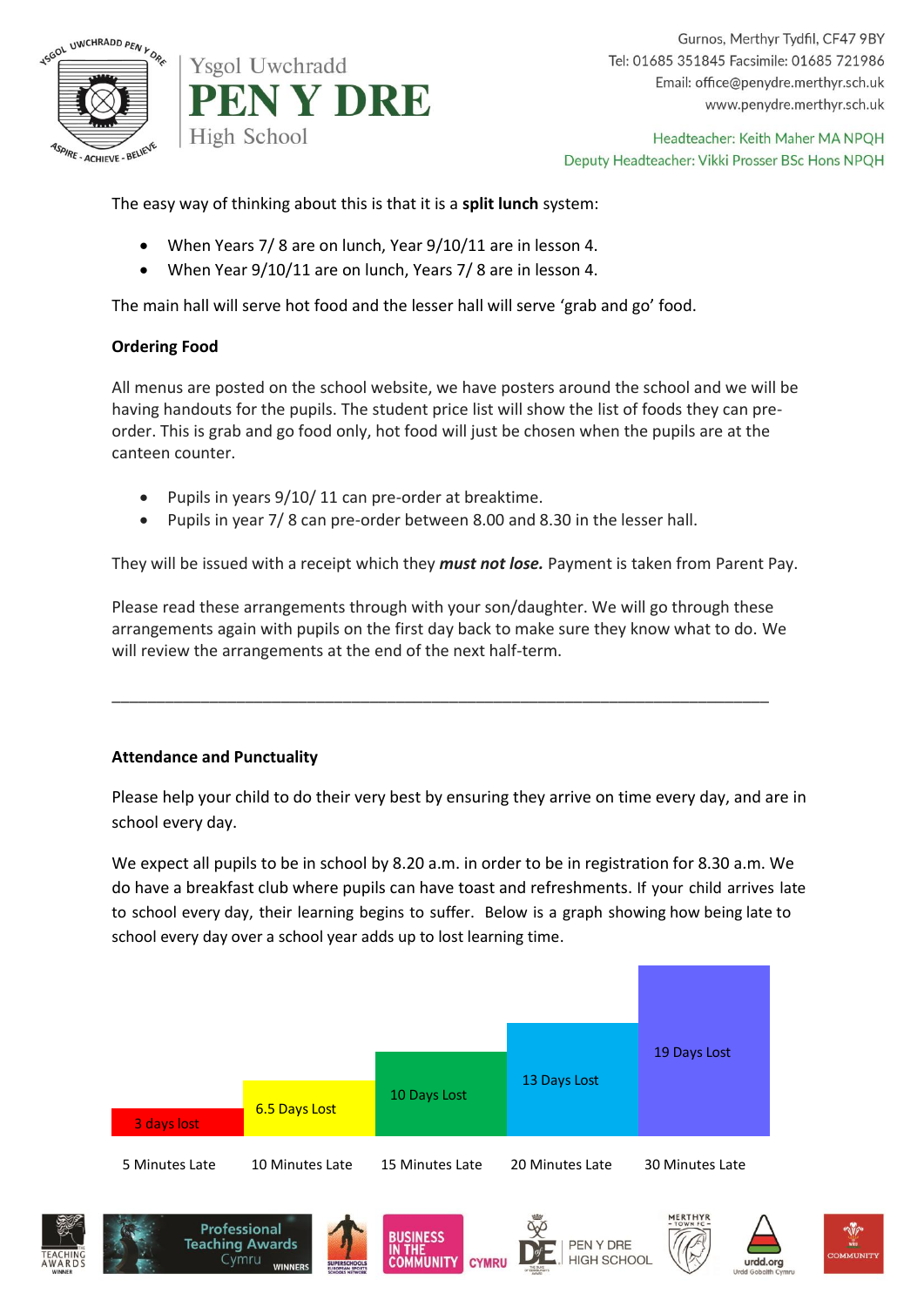



Gurnos, Merthyr Tydfil, CF47 9BY Tel: 01685 351845 Facsimile: 01685 721986 Email: office@penydre.merthyr.sch.uk www.penydre.merthyr.sch.uk

Headteacher: Keith Maher MA NPQH Deputy Headteacher: Vikki Prosser BSc Hons NPQH

Regular school attendance is an important part of giving your child the best possible start in life. Pupils who miss school frequently can fall behind with their work and do less well in exams. Good attendance shows potential employers that your child is reliable. Research suggests that students who attend school regularly could also be at less risk of getting involved in antisocial behaviour or crime. Below is a table showing how your child's percentage attendance equates to the amount of school time missed.

| Attendance<br>during<br>one<br>school year | <b>Equivalent Days</b> | <b>Equivalent</b><br><b>Sessions</b> | <b>Equivalent Weeks</b> | Equivalent<br><b>Lessons Missed</b> |
|--------------------------------------------|------------------------|--------------------------------------|-------------------------|-------------------------------------|
| 95%                                        | 9 Days                 | <b>18 Sessions</b>                   | 2 Weeks                 | 54 Lessons                          |
| 90%                                        | 19 Days                | 38 Sessions                          | 4 Weeks                 | 114 Lessons                         |
| 85%                                        | 29 Days                | 58 Sessions                          | 6 Weeks                 | 174 Lessons                         |
| 80%                                        | 38 Days                | 72 Sessions                          | 8 Weeks                 | 228 Lessons                         |
| 75%                                        | 48 Days                | 96 Sessions                          | 10 Weeks                | 288 Lessons                         |
| 70%                                        | 57 Days                | 114 Sessions                         | 11.5 Weeks              | 342 Lessons                         |
| 65%                                        | 67 Days                | <b>134 Sessions</b>                  | 13.5 Weeks              | 402 Lessons                         |

# **Jesus College, University of Oxford**















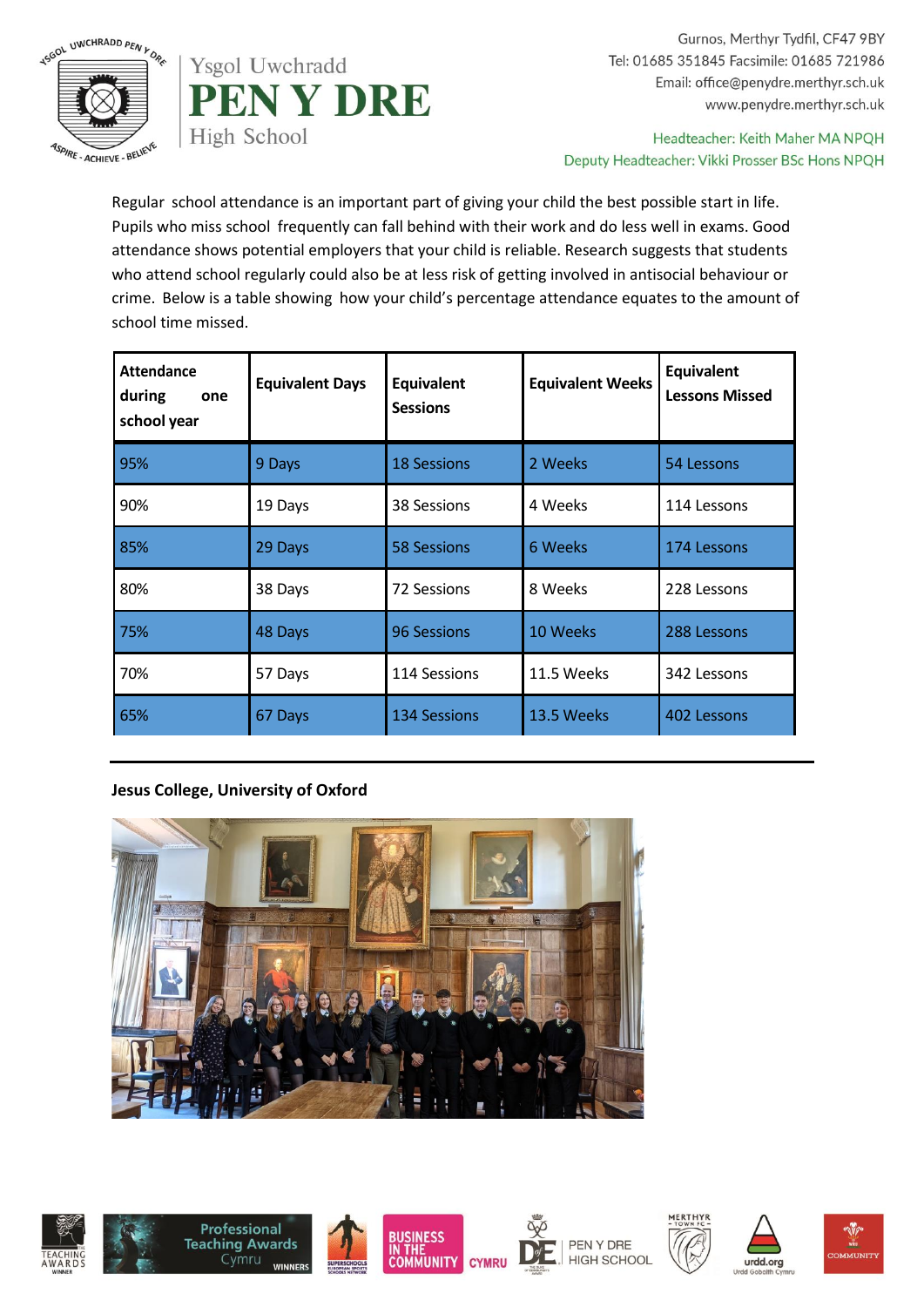



Gurnos, Merthyr Tydfil, CF47 9BY Tel: 01685 351845 Facsimile: 01685 721986 Email: office@penydre.merthyr.sch.uk www.penydre.merthyr.sch.uk

Headteacher: Keith Maher MA NPQH Deputy Headteacher: Vikki Prosser BSc Hons NPQH

Senior School Parliament pupils were given the opportunity to visit Oxford University this week as part of our widening access work with our university partner.

Pen y Dre High School has very strong and established links with Oxford University, and photos of our former pupils who have studied at Oxford in disciplines such as music, engineering and jurisprudence (law) are on display in the school foyer.



A particular aspect of this visit was to experience general university life and to attend a philosophy lecture. Our pupils learnt that at Oxford they don't want to "know it alls" but "think it alls".

That's a very fascinating philosophical point and our pupils found the visit inspirational.

# **Poppy Run 2021**

On the final day of half-term Year 11 helped organise a very successful Poppy Run for the whole school. To date the event has raised over £2380.00 for the Royal British Legion. Diolch yn fawr Mr M. Morgan and da iawn bawb/ well done everyone!